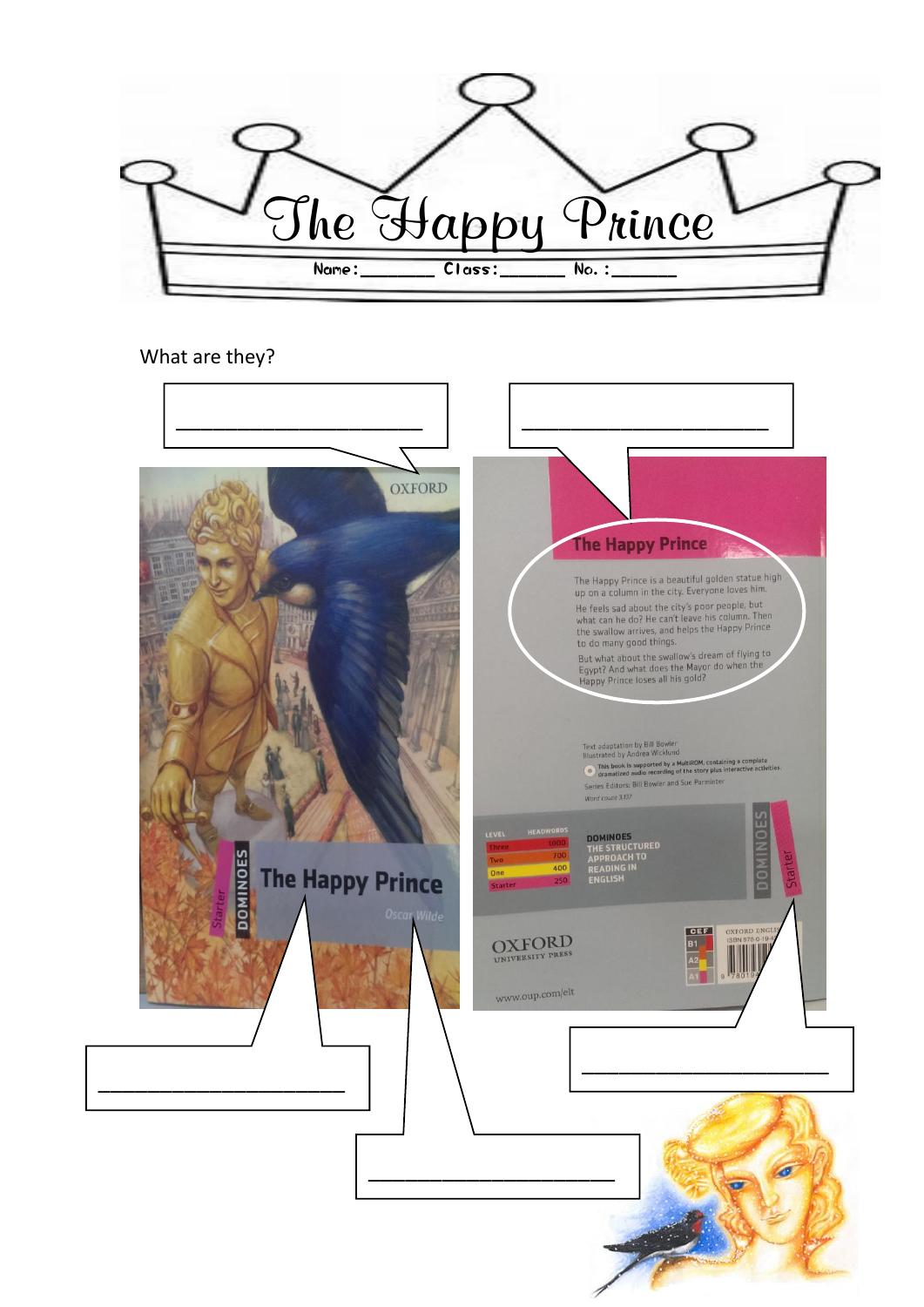

## Chapter 1

There are two main characters. Who are they?

## What happened to them?



## **Word Bank**

Please choose three words from this chapter and make a sentence.

- 
- $\ast$
- $\ast$ 
	-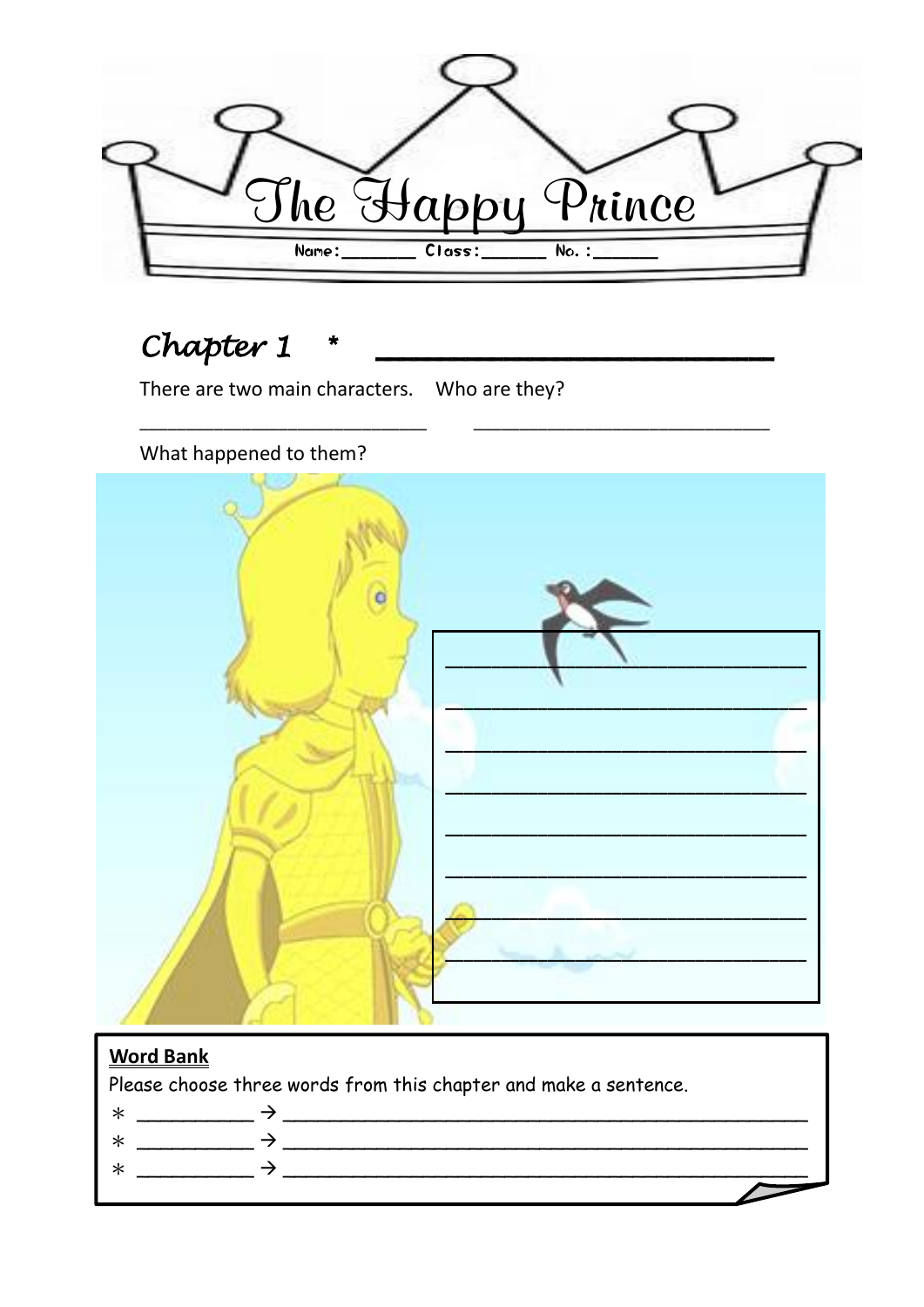



## **Word Bank**

Please choose three words from this chapter and make a sentence.

 $\ast$ 

 $\rightarrow$  $\ast$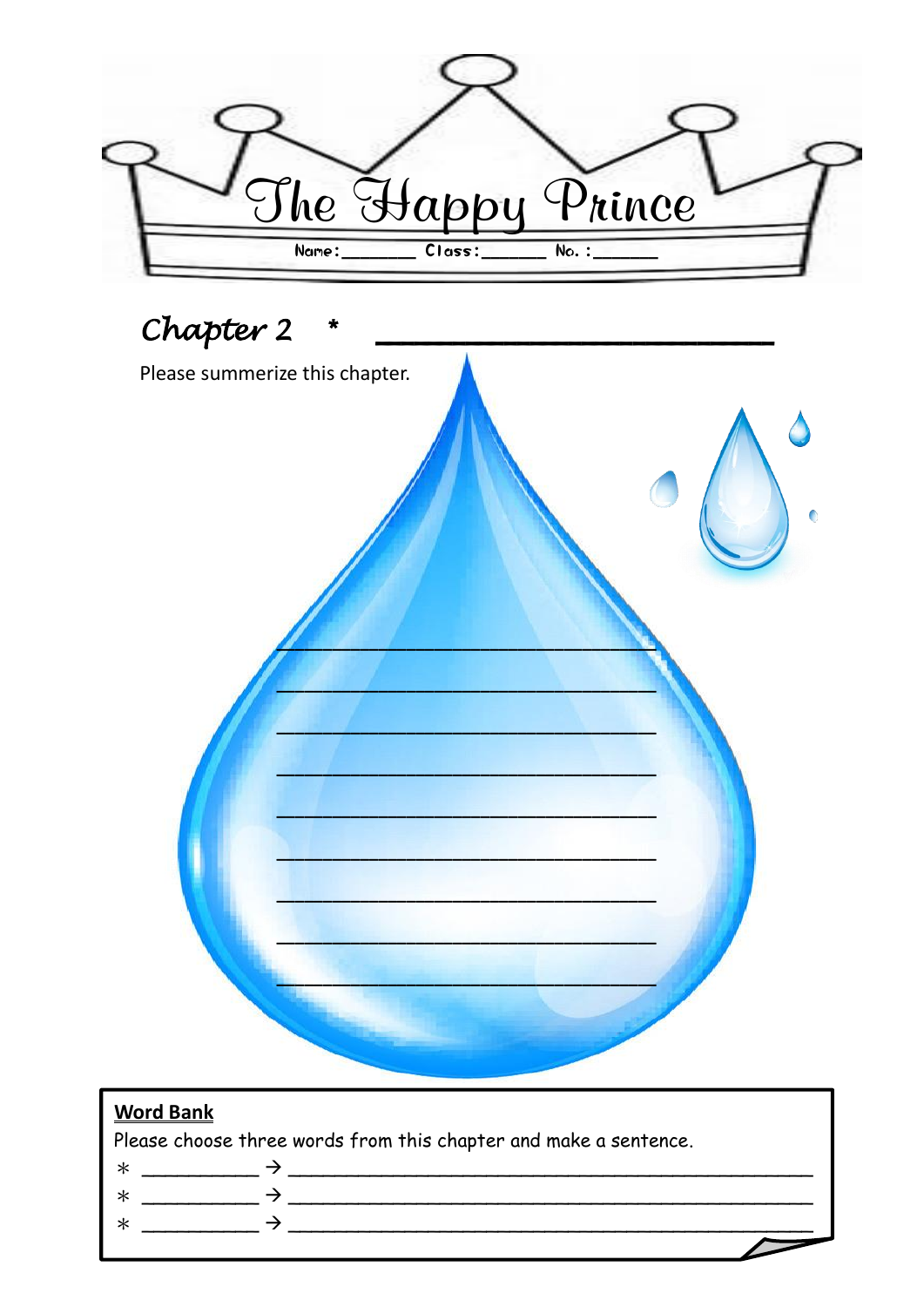

# $Chapter 3$

The swallow stays in the city one more night to \_\_\_\_\_\_ the Happy Prince.



The swallow needs to go to \_\_\_\_\_\_, but the Happy Prince asks him to stay for another night. What do you think? Whether the swallow will stay or leave? Let's guess!

| <b>Word Bank</b>                                                 |  |  |
|------------------------------------------------------------------|--|--|
| Please choose three words from this chapter and make a sentence. |  |  |
|                                                                  |  |  |
|                                                                  |  |  |
|                                                                  |  |  |
|                                                                  |  |  |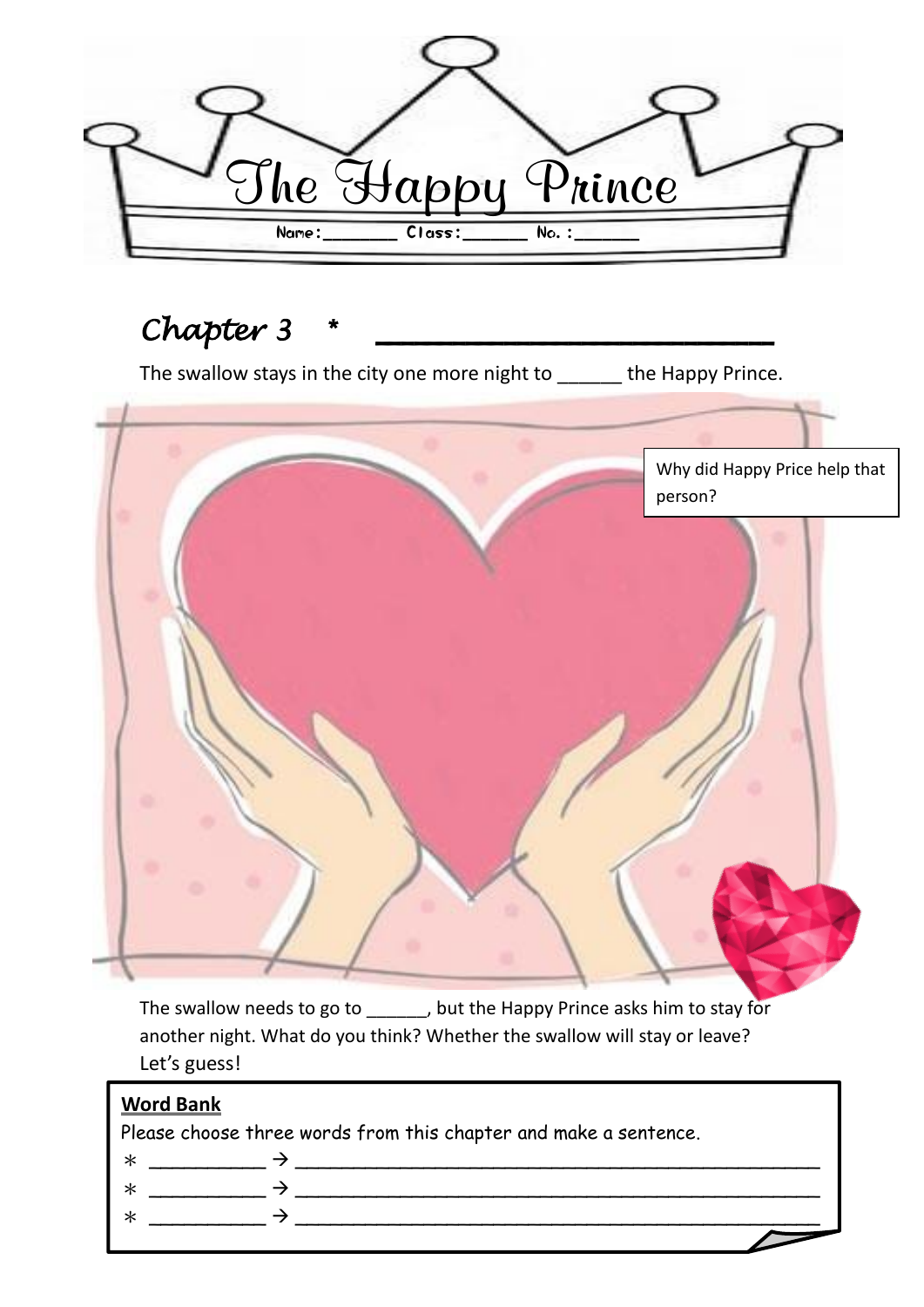

Chapter 4

Take notes and try to complete the graphic organizer



| <b>Word Bank</b><br>Please choose three words from this chapter and make a sentence. |  |
|--------------------------------------------------------------------------------------|--|
|                                                                                      |  |
| —                                                                                    |  |
|                                                                                      |  |
|                                                                                      |  |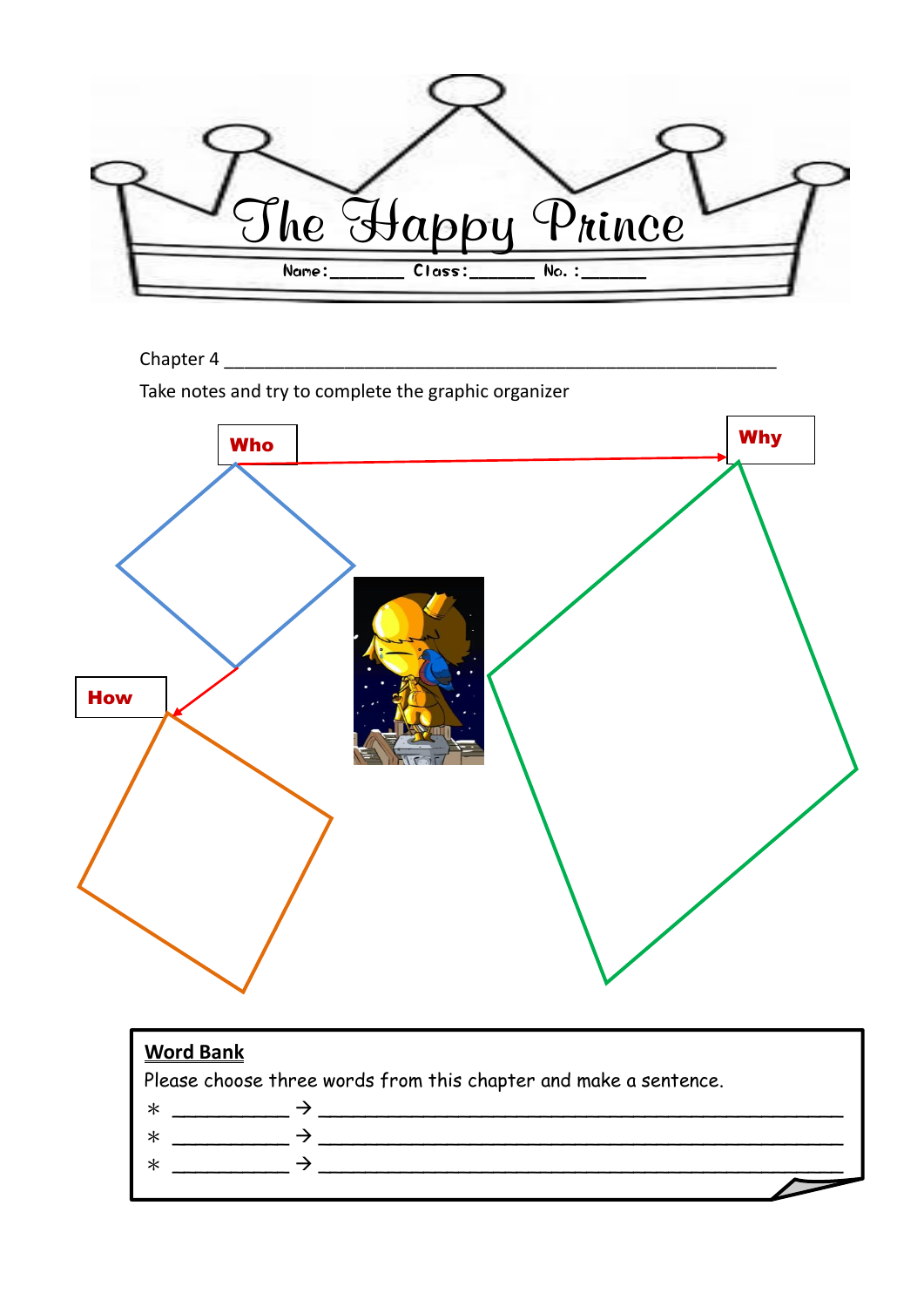The Happy Prince Name:\_\_\_\_\_\_\_\_ Class:\_\_\_\_\_\_\_ No.:\_\_\_\_\_\_\_

#### Chapter 5 \_\_\_\_\_\_\_\_\_\_\_\_\_\_\_\_\_\_\_\_\_\_\_\_\_\_\_\_\_\_\_\_\_\_\_\_\_\_\_\_\_\_\_\_\_\_\_\_\_\_\_

Make a Mind Map of your own style



in the cold months of the year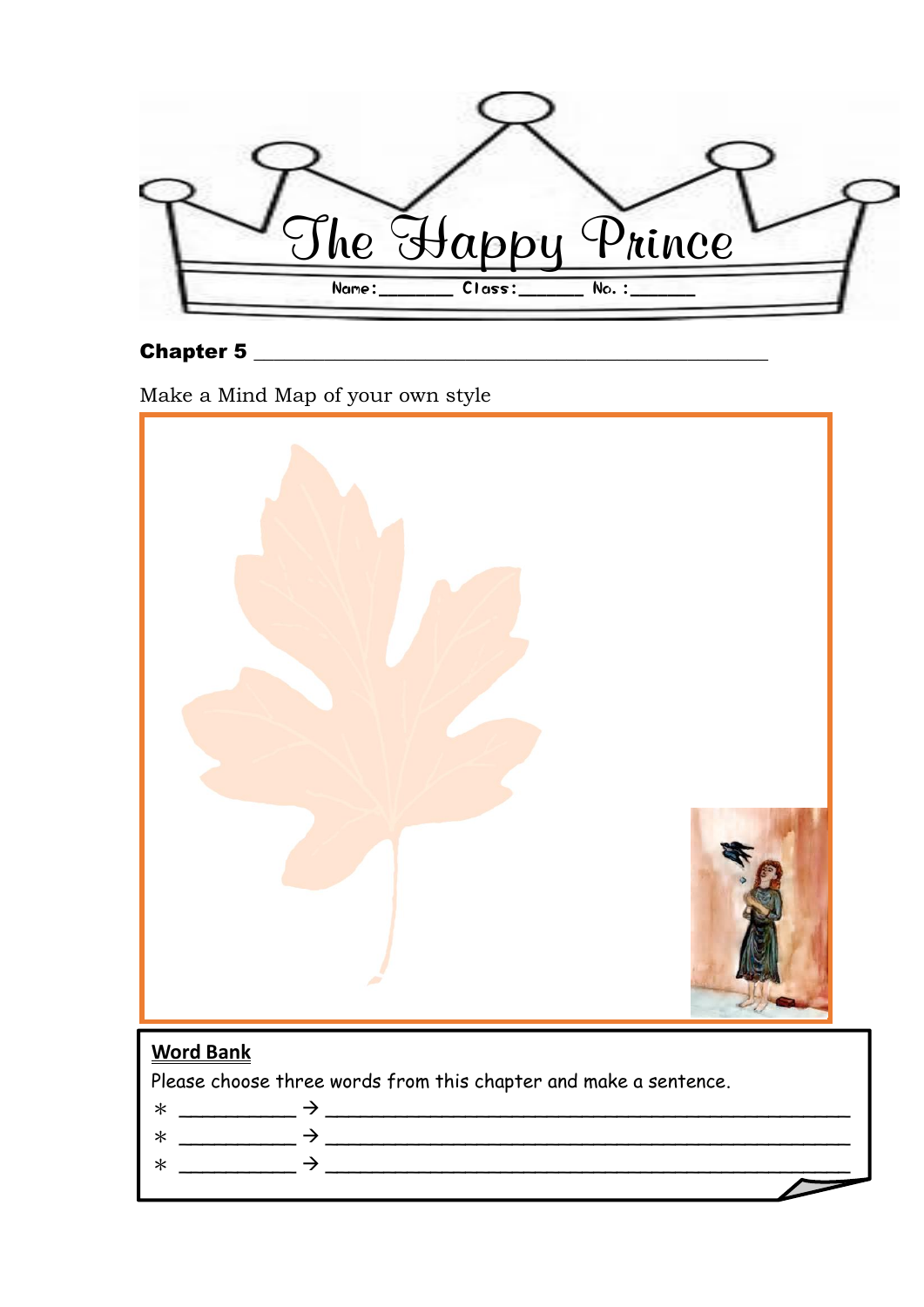

## Chapter 6 \_\_\_\_\_\_\_\_\_\_\_\_\_\_\_\_\_\_\_\_\_\_\_\_\_\_\_\_\_\_\_\_\_\_\_\_\_\_\_\_\_\_\_\_\_\_\_\_\_\_

What about the Ending?